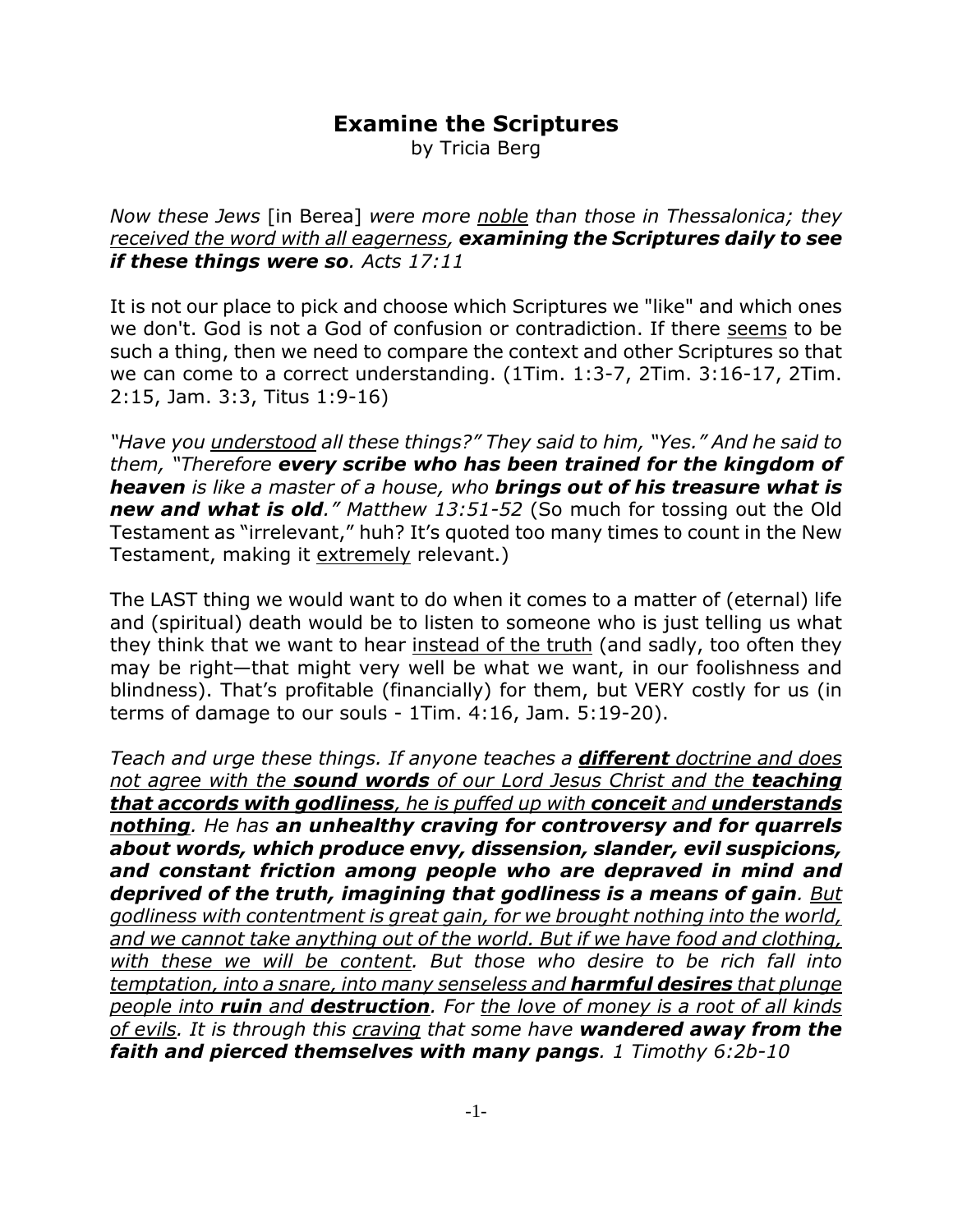*I charge you in the presence of God and of Christ Jesus, who is to judge the living and the dead, and by his appearing and his kingdom: preach the word; be ready in season and out of season; reprove, rebuke, and exhort, with complete patience and teaching. For the time is coming when people will not endure sound teaching, but having itching ears they will accumulate for themselves teachers to suit their own passions, and will turn away from listening to the truth and wander off into myths. 2 Timothy 4:1-4*

*Command and teach these things. Let no one despise you for your youth, but set the believers an example in speech, in conduct, in love, in faith, in purity. Until I come, devote yourself to the public reading of Scripture, to exhortation, to teaching. Do not neglect the gift you have, which was given you by prophecy when the council of elders laid their hands on you. Practice these things, immerse yourself in them, so that all may see your progress. Keep a close watch on yourself and on the teaching. Persist in this, for by so doing you will save both yourself and your hearers. 1 Timothy 4:11-16*

The God of the Old Testament is the same God as the New Testament, and He does not change. (Mal. 3:6, Heb. 13:8) Therefore, we know that since He has always hated sin, He always will. ( Mal. 3:5, Jer. 44:22, Zeph. 1:12-18, Psa. 50:16-23) Jesus did NOT suffer and die for OUR sins so that we could CONTINUE sinning, but to cleanse us with His precious blood from the filth that we wallowed in when we were ignorant, and to give new life to us who were spiritually dead due to our sin. (Heb. 9:21-28)

*And you were dead in the trespasses and sins in which you once walked, following the course of this world, following the prince of the power of the air, the spirit that is now at work in the sons of disobedience—among whom we all once lived in the passions of our flesh, carrying out the desires of the body and the mind, and were by nature children of wrath, like the rest of mankind. Ephesians 2:1-3*

*For we ourselves were once foolish, disobedient, led astray, slaves to various passions and pleasures, passing our days in malice and envy, hated by others and hating one another. Titus 3:3*

*Now this I say and testify in the Lord, that you must no longer walk as the Gentiles do, in the futility of their minds. They are darkened in their understanding, alienated from the life of God because of the ignorance that is in them, due to their hardness of heart. They have become callous and have given themselves up to sensuality, greedy to practice every kind of impurity. Ephesians 4:17-19* (Also see Eph. 5:6-12, 15-17)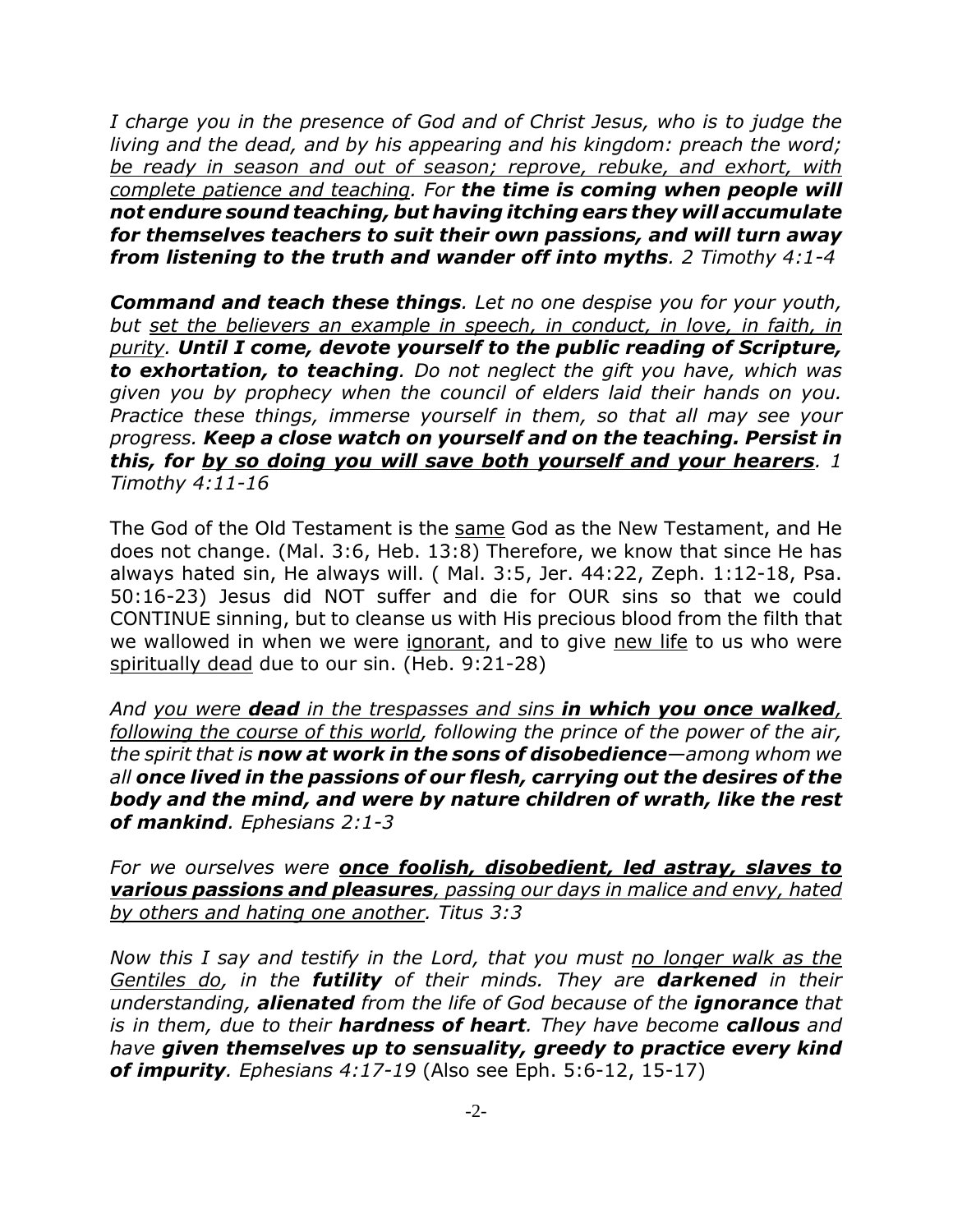*As obedient children, do not be conformed to the passions of your former ignorance, but as he who called you is holy, you also be holy in all your conduct, since it is written, "You shall be holy, for I am holy." And if you call on him as Father who judges impartially according to each one's deeds, conduct yourselves with fear throughout the time of your exile, knowing that you were ransomed from the futile ways inherited from your forefathers, not with perishable things such as silver or gold, but with the precious blood of Christ, like that of a lamb without blemish or spot. 1 Peter 1:14-19*

*The times of ignorance God overlooked, but now he commands all people everywhere to repent, because he has fixed a day on which he will judge the world in righteousness by a man whom he has appointed; and of this he has given assurance to all by raising him from the dead." Acts 17:30-31*

*For this is the will of God, that by doing good you should put to silence the ignorance of foolish people. Live as people who are free, not using your freedom as a cover-up for evil, but living as servants of God. 1 Peter 2:15-16*

*Indeed, all who desire to live a godly life in Christ Jesus will be persecuted, while evil people and impostors will go on from bad to worse, deceiving and being deceived. But as for you, continue in what you have learned and have firmly believed, knowing from whom you learned it and how from childhood you have been acquainted with the sacred writings, which are able to make you wise for salvation through faith in Christ Jesus. All Scripture is breathed out by God and profitable for teaching, for reproof, for correction, and for training in righteousness, that the man of God may be complete, equipped for every good work. 2 Timothy 3:12-17*

Anyone who says that in their arrogant or uninformed opinion, God "understands how the times change" (and accommodates OUR wishes) has a serious problem—PRIDE. Just remember that God OPPOSES the proud and gives grace to the HUMBLE. (Jam. 4:6-10, 1Pet. 5:5-11) How reliable would God be if He changed over time? Not very, right? Thankfully, He is the SAME, always. (Again—Mal. 3:6, Heb. 13:8, also Jam. 1:17)

*When pride comes, then comes disgrace, but with the humble is wisdom. Proverbs 11:2*

*All these things my hand has made, and so all these things came to be, declares the LORD. But this is the one to whom I will look: he who is humble and contrite in spirit and trembles at my word. Isaiah 66:2*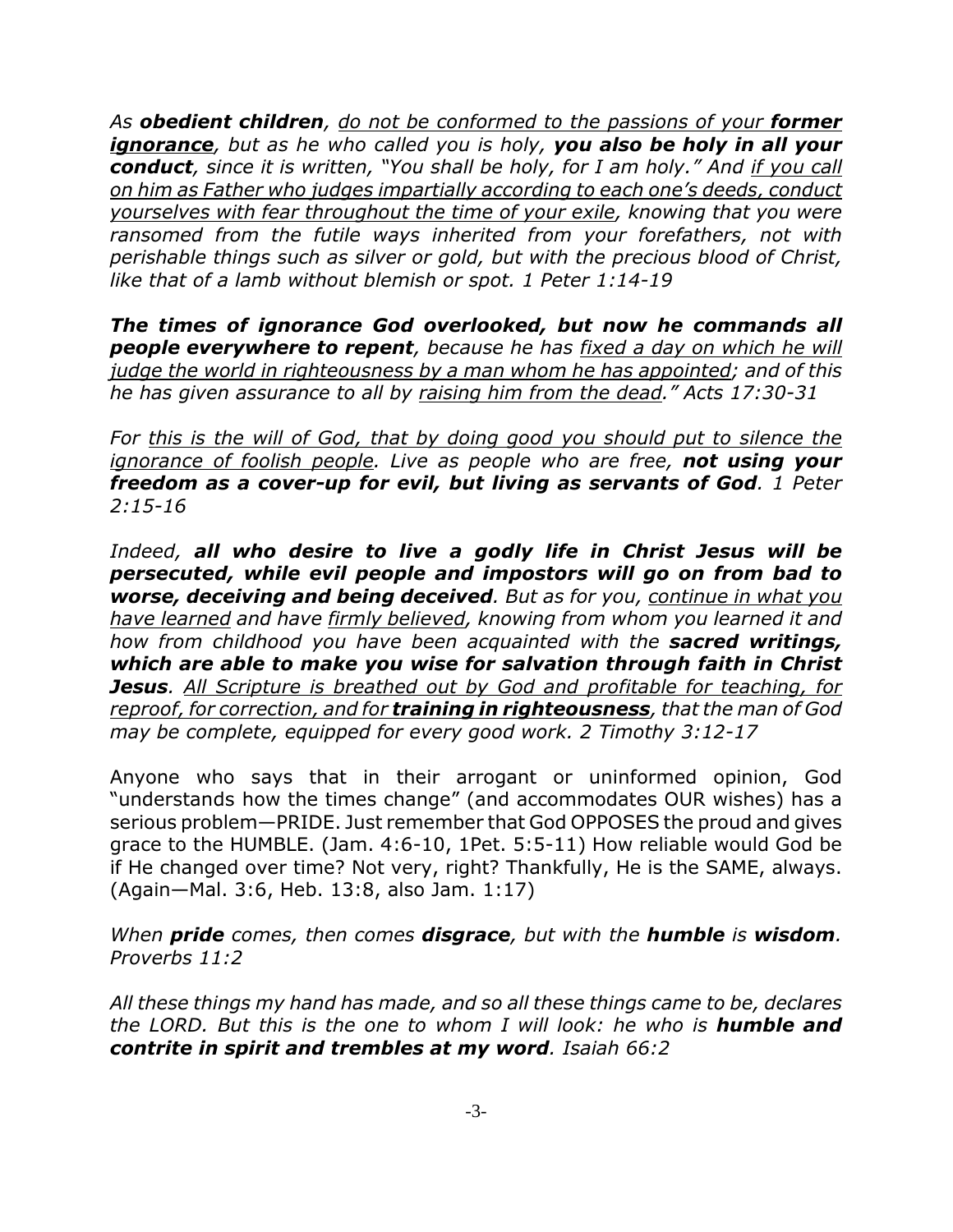*Good and upright is the LORD; therefore he instructs sinners in the way. He leads the humble in what is right, and teaches the humble his way. All the paths of the LORD are steadfast love and faithfulness, for those who keep his covenant and his testimonies. Psalm 25:8-10*

*Woe to those who call evil good and good evil, who put darkness for light and light for darkness, who put bitter for sweet and sweet for bitter! Woe to those who are wise in their own eyes, and shrewd in their own sight! Isaiah 5:20-21*

*Now I, Nebuchadnezzar, praise and extol and honor the King of heaven, for all his works are right and his ways are just; and those who walk in pride he is able to humble. Daniel 4:37*

*The fear of the LORD is hatred of evil. Pride and arrogance and the way of evil and perverted speech I hate. Proverbs 8:13*

*"Your words have been hard against me, says the LORD. But you say, 'How have we spoken against you?' You have said, 'It is vain to serve God. What is the profit of our keeping his charge or of walking as in mourning before the LORD of hosts? And now we call the arrogant blessed. Evildoers not only prosper but they put God to the test and they escape.'" Then those who feared the LORD spoke with one another. The LORD paid attention and heard them, and a book of remembrance was written before him of those who feared the LORD and esteemed his name. "They shall be mine, says the LORD of hosts, in the day when I make up my treasured possession, and I will spare them as a man spares his son who serves him. Then once more you shall see the distinction between the righteous and the wicked, between one who serves God and one who does not serve him." Malachi 3:13-18*

We don't obey God in order to try to "get on His good side" so that He'll forgive our sins. The ONLY way to be forgiven is to accept Jesus as Savior and Lord so that His righteousness will be applied to OUR life. However, those who reject the free gift of salvation pay the penalty for their OWN sins, having refused to humble themselves—being too proud to admit they're sinners and that God's ways are right—being too wise in their own eyes to believe and place their trust in Jesus, the ONLY Way to be saved. (John 3:36) Often, they don't want to have to answer to anyone but themselves—if there is "no God," that is "no problem." The first sin we must repent of is unbelief. If we won't repent of that sin, then no other sins are forgiven us. If we DO believe in our hearts, then all other sins are forgiven us, AND we will want to obey God (as obedient children should - 1Pet. 1:14-19) out of gratitude, love and respect for our Holy and merciful God,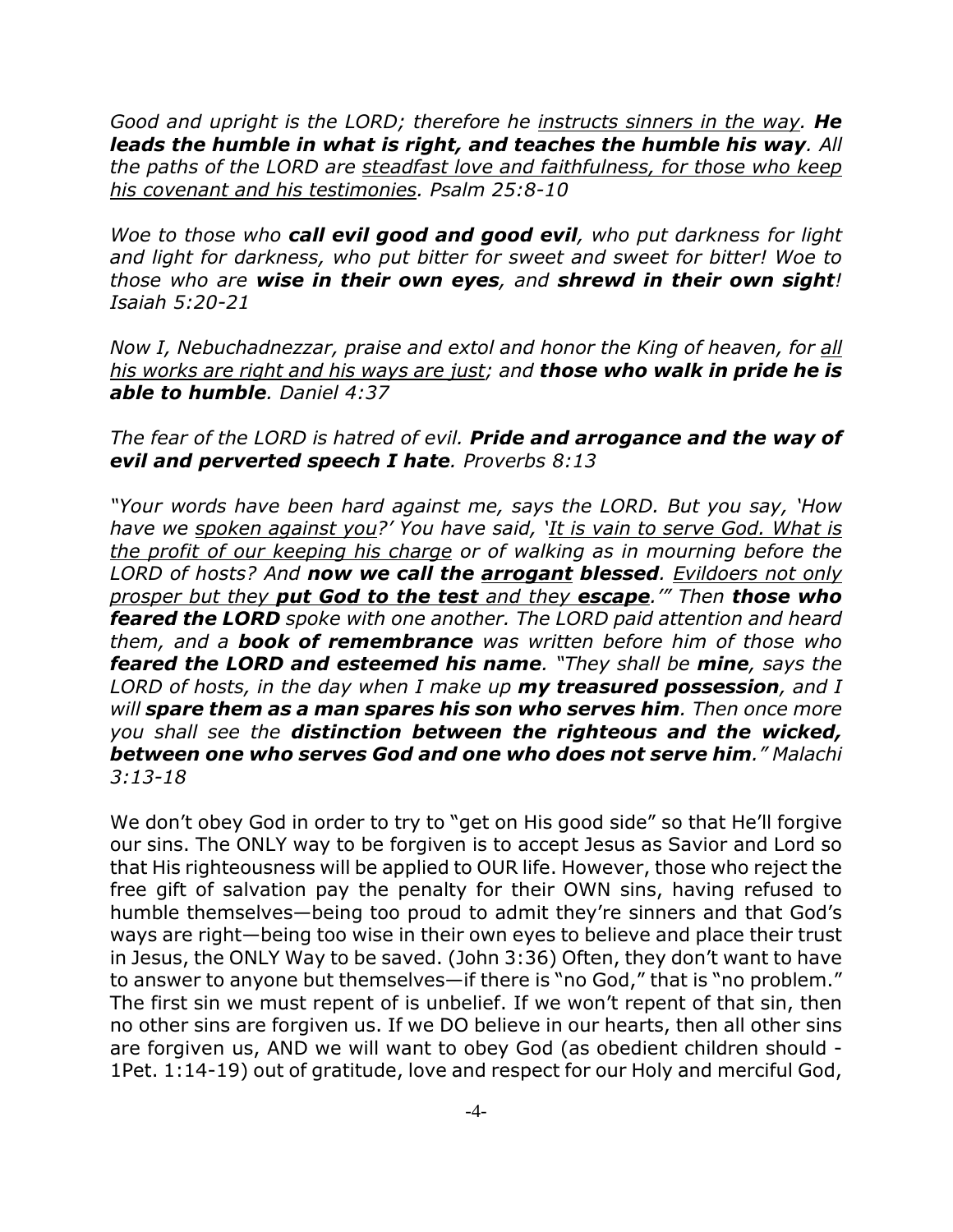who has made us a NEW creation in Christ, rather than living as we did when we were DEAD in our sins. (Rom. 6, 8, 1John 4:9-10, Rom. 5:6-8)

## *I told you that you would die in your sins, for unless you believe that I am he* [the Son of God] *you will die in your sins." John 8:24*

Jesus offers forgiveness for any sin that we confess to Him and repent from (which includes sins after coming to faith—because we slipped or didn't know better). When we confess our sins (to Him directly, even in our thoughts, or to each other, for accountability and owning up to what we have done), we are agreeing with Him that we have disobeyed Him. He already knows it and we already know it, but it's important that we acknowledge it and let Him cleanse us with His blood so that we can continue in fellowship with Him and each other.

*This is the message we have heard from him and proclaim to you, that God is light, and in him is no darkness at all. If we say we have fellowship with him while we walk in darkness, we lie and do not practice the truth. But if we walk in the light, as he is in the light, we have fellowship with one another, and the blood of Jesus his Son cleanses us from all sin. If we say we have no sin, we deceive ourselves, and the truth is not in us. If we confess our sins, he is faithful and just to forgive us our sins and to cleanse us from all unrighteousness. If we say we have not sinned, we make him a liar, and his word is not in us. My little children, I am writing these things to you so that you may not sin. But if anyone does sin, we have an advocate with the Father, Jesus Christ the righteous. He is the propitiation for our sins, and not for ours only but also for the sins of the whole world. And by this we know that we have come to know him, if we keep his commandments. Whoever says "I know him" but does not keep his commandments is a liar, and the truth is not in him, but whoever keeps his word, in him truly the love of God is perfected. By this we may know that we are in him: whoever says he abides in him ought to walk in the same way in which he walked. 1 John 1:5-2:6*

People often refer the God "knowing what's in their hearts." This is a way of resting on "good intentions" without having to follow through on them with actions (like repenting of their sins). They want others to think what's in their hearts is good, but the Bible teaches that our hearts are NOT naturally good inside. (Mark 7:21-23) The Holy Spirit, who is IN our "jars of clay" (for bornagain believers) both renews and produces fruit in those who yield to Him and are led by Him. (Titus 3:5, Gal. 5:16-25, Rom. 8:13-14) He gives light to the world through us. (Matt. 5:14-16) The list of difficulties faced by believers in the following passage, which we must persevere through by the power of God, are the often the result of our following in the steps of Jesus—things like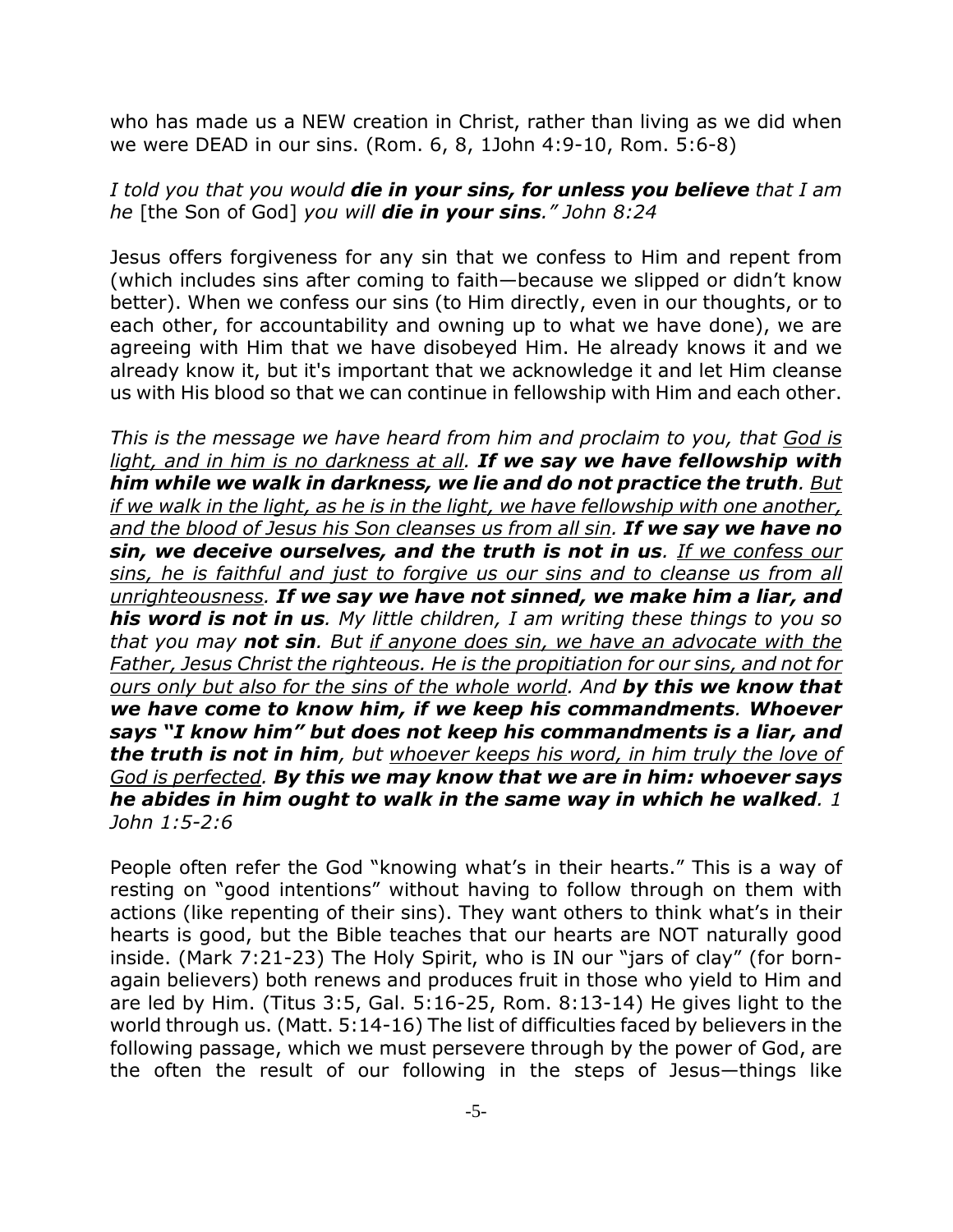persecution caused by refusing to go along with the flow, and also other trials wherein our faith is tested. (Matt. 5:14-16, 1Pet. 1:6-7, 3:14-17, Heb. 13:13, Phil. 1:29-30, Acts 5:41, Jam. 1:12, Rev. 2:9, 3:9) God does also help us with all of our problems (Matt. 6, Phil. 4:4-9), but we are not rewarded for enduring any suffering that we caused ourselves.

*For this is a gracious thing, when, mindful of God, one endures sorrows while suffering unjustly. For what credit is it if, when you sin and are beaten for it, you endure? But if when you do good and suffer for it you endure, this is a gracious thing in the sight of God. For to this you have been called, because Christ also suffered for you, leaving you an example, so that you might follow in his steps. He committed no sin, neither was deceit found in his mouth. When he was reviled, he did not revile in return; when he suffered, he did not threaten, but continued entrusting himself to him who judges justly. He himself bore our sins in his body on the tree, that we might die to sin and live to righteousness. By his wounds you have been healed. For you were straying like sheep, but have now returned to the Shepherd and Overseer of your souls. 1 Peter 2:19-25*

*In their case the god of this world has blinded the minds of the unbelievers, to keep them from seeing the light of the gospel of the glory of Christ, who is the image of God. For what we proclaim is not ourselves, but Jesus Christ as Lord, with ourselves as your servants for Jesus' sake. For God, who said, "Let light shine out of darkness," has shone in our hearts to give the light of the knowledge of the glory of God in the face of Jesus Christ. But we have this treasure in jars of clay, to show that the surpassing power belongs to God and not to us. We are afflicted in every way, but not crushed; perplexed, but not driven to despair; persecuted, but not forsaken; struck down, but not destroyed; always carrying in the body the death of Jesus, so that the life of Jesus may also be manifested in our bodies. For we who live are always being given over to death for Jesus' sake, so that the life of Jesus also may be manifested in our mortal flesh. 2 Corinthians 4:4-11* (Also see Rom. 8:35-39.)

The indwelling HOLY Spirit leads us to behave in a godly, righteous way. (Gal. 5:22-25, Rom. 8:13-14, Titus 2:11-15, 2Tim. 1:7, Col. 1:11, Eph. 5:8-10) We can exercise our free will to quench and grieve Him, but that is NOT a wise thing to do. (Eph. 4:30, 1Thess. 5:19) If we don't feel Him prompting us to repent and walk in a manner worthy of the Gospel (Eph. 4:1, Phil. 1:27, Col. 1:10, 1Thess. 2:12), then perhaps we have become very adept at stifling Him OR He is just NOT IN US. (Rom.8:9) The reason I write these articles is to strongly encourage every believer (and this applies to me as well) to examine ourselves and our walk with Christ NOW. (2Cor. 13:5)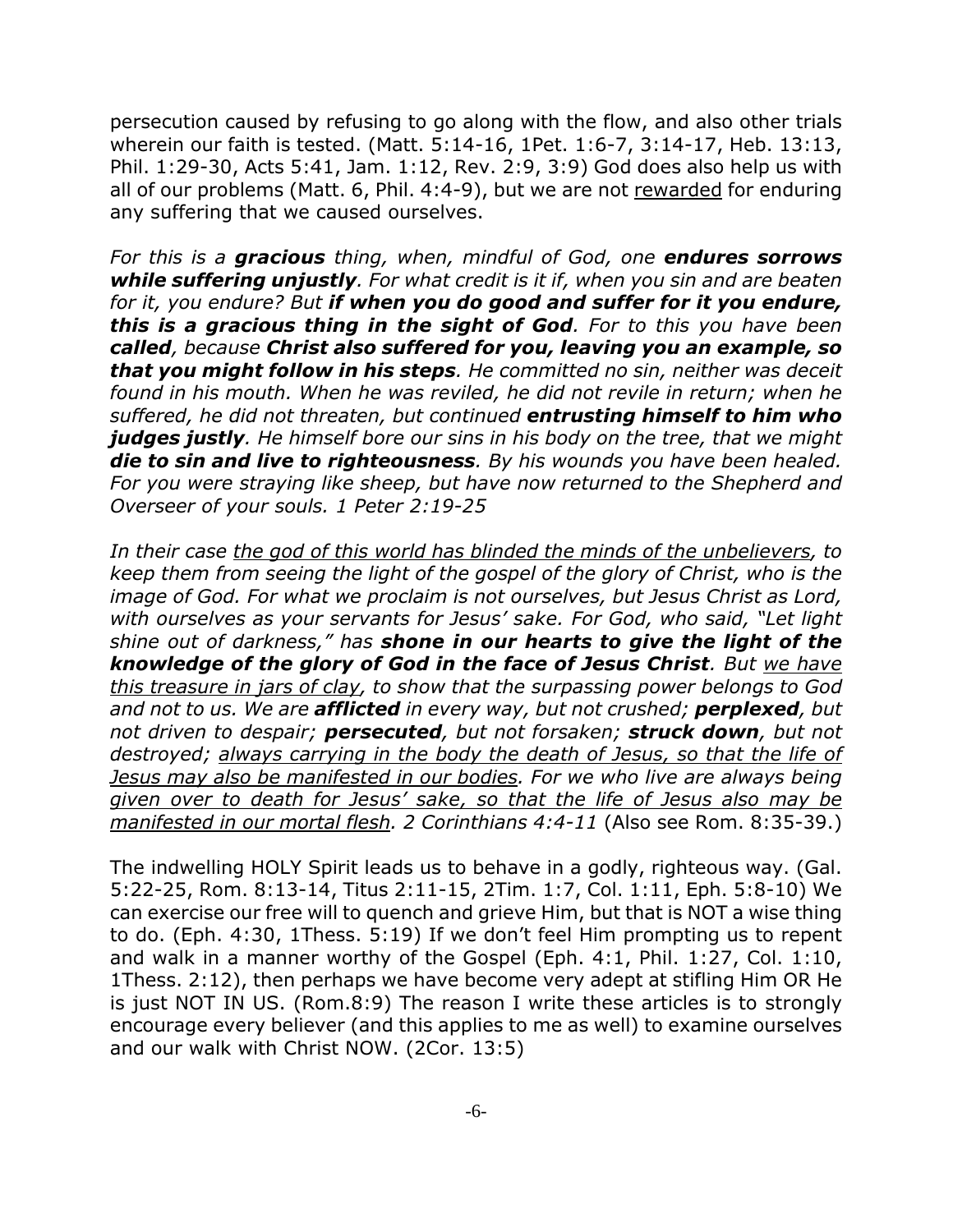*Strive for peace with everyone, and for the holiness without which no one will see the Lord. See to it that no one fails to obtain the grace of God; that no "root of bitterness" springs up and causes trouble, and by it many become defiled; that no one is sexually immoral or unholy like Esau, who sold his birthright for a single meal. For you know that afterward, when he desired to inherit the blessing, he was rejected, for he found no chance to repent, though he sought it with tears. Hebrews 12:14-17* (Gen. 25:29-34, 27:34-38; also see Heb. 12:22-24, 28, and my article "God's House".)

We're SET APART if we're redeemed. "Church" (ekklesia in Greek) means "called out"—believers are the Church (not a physical building, institution or worship service). We're not meant to blend in with the world or love its evil ways anymore once we've come to the knowledge of the truth and been washed clean. (2Cor. 6:14-7:1, 1Cor. 15:33-34, 1Cor. 6:9-20, 1John 2:15-17, Jam. 4:4, John 15:19, 2Pet. 2:19-22, John 8:34-36) So if we think that giving up our sin is too much to ask of children of God, then we clearly do not understand what it MEANS to be a child of God. It's no small thing! Don't wait until you see with your eyes what you gave up, like Esau did. Don't be a foolish virgin with no oil in your lamp to see your way to the Bridegroom when He returns. (Matt. 25:1-13, also see my article "Buy Wisdom".)

We are to love Him and abide in Him and His love, which includes OBEYING Him. (John 14, John 15—these two chapters are CRUCIAL for believers to read and understand.) We are not meant to do whatever we please and just assume that God doesn't even "see" us sinning anymore (but see Acts. 5:1-11), or that we are automatically forgiven despite our failure to repent or even acknowledge our sin and ask God for forgiveness—but that is exactly the attitude of a great many people today. What it shows when we do that is that we love ourselves and our sin more than Jesus. (Matt. 10:37-39)

*For the love of Christ controls us, because we have concluded this: that one has died for all, therefore all have died; and he died for all, that those who live might no longer live for themselves but for him who for their sake died and was raised. 2 Corinthians 5:14-15*

We are justified apart from works, but our works SHOW that we ARE justified we are NEW creations, regenerated by the Holy Spirit and no longer enslaved to the sins that once held us prisoner. (Rom. 6, Rom. 7:4-7, Jam. 1:22-25, Jam. 2:1-26, Titus 3:3-11, Eph. 2:8-10)

*So Jesus said to the Jews who had believed him, "If you abide in my word, you are truly my disciples, and you will know the truth, and the truth will set you free. 34 Jesus answered them, "Truly, truly, I say to you, everyone who*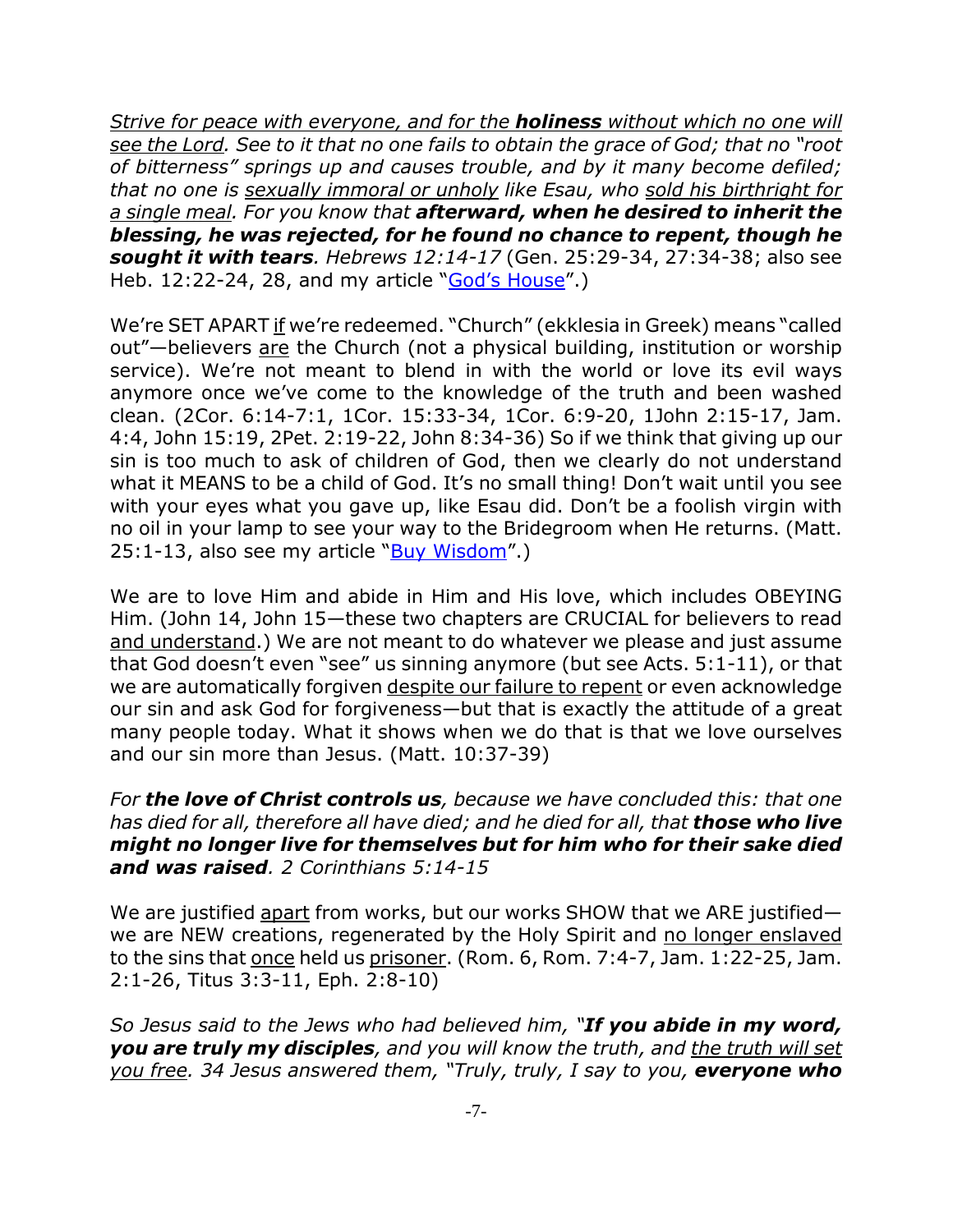*practices sin is a slave to sin. The slave does not remain in the house forever; the son remains forever. So if the Son sets you free, you will be free indeed." John 8:31-32, 34-36*

*Let not sin therefore reign in your mortal body, to make you obey its passions. Do not present your members to sin as instruments for unrighteousness, but present yourselves to God as those who have been brought from death to life, and your members to God as instruments for righteousness. For sin will have no dominion over you, since you are not under law but under grace. What then? Are we to sin because we are not under law but under grace? By no means! Do you not know that if you present yourselves to anyone as obedient slaves, you are slaves of the one whom you obey, either of sin, which leads to death, or of obedience, which leads to righteousness? But thanks be to God, that you who were once slaves of sin have become obedient from the heart to the standard of teaching to which you were committed, and, having been set free from sin, have become slaves of righteousness. I am speaking in human terms, because of your natural limitations. For just as you once presented your members as slaves to impurity and to lawlessness leading to more lawlessness, so now present your members as slaves to righteousness leading to sanctification. Romans 6:12-19*

If we are not free from the power sin previously had over us, then we need to examine ourselves to find out why. (Romans 8, 2Cor. 13:5) Do we really believe in the one true God who is all powerful, all knowing, all seeing, and yet think nothing of disobeying Him AFTER we have become one of His dear children? (John 1:12-13, Rom. 8:23, Gal. 4:4-7, Heb. 10:26-39, 2Tim. 2:19) Do we really understand the pain and anguish Jesus suffered to set us FREE and yet still love our sins more than Him? That is not a saving faith, according to the Bible. (Jam. 2:17, 26, 1John 3:1-10) Salvation is free, but it costs us our life. We belong to Jesus from then on, having been redeemed with His precious blood, and we will all answer to Him. (Mark 8:34-38, Matt. 12:36-37, 1Pet. 4:5, 1Cor. 6:9-20, John 12:25-26, Col. 3, 1Thess. 4:1-8, Acts 10:42, 17:30-31, Rom. 14:9, 2Tim. 4:1, Phil. 2:9-11, Rev. 11:18, 20:11-15)

*For it is written, "AS I LIVE, SAYS THE LORD, EVERY KNEE SHALL BOW TO ME, AND EVERY TONGUE SHALL GIVE PRAISE TO GOD." So then each one of us will give an account of himself to God. Romans 14:11-12*

*For the word of God is living and active, sharper than any two-edged sword, piercing to the division of soul and of spirit, of joints and of marrow, and discerning the thoughts and intentions of the heart. And no creature is hidden*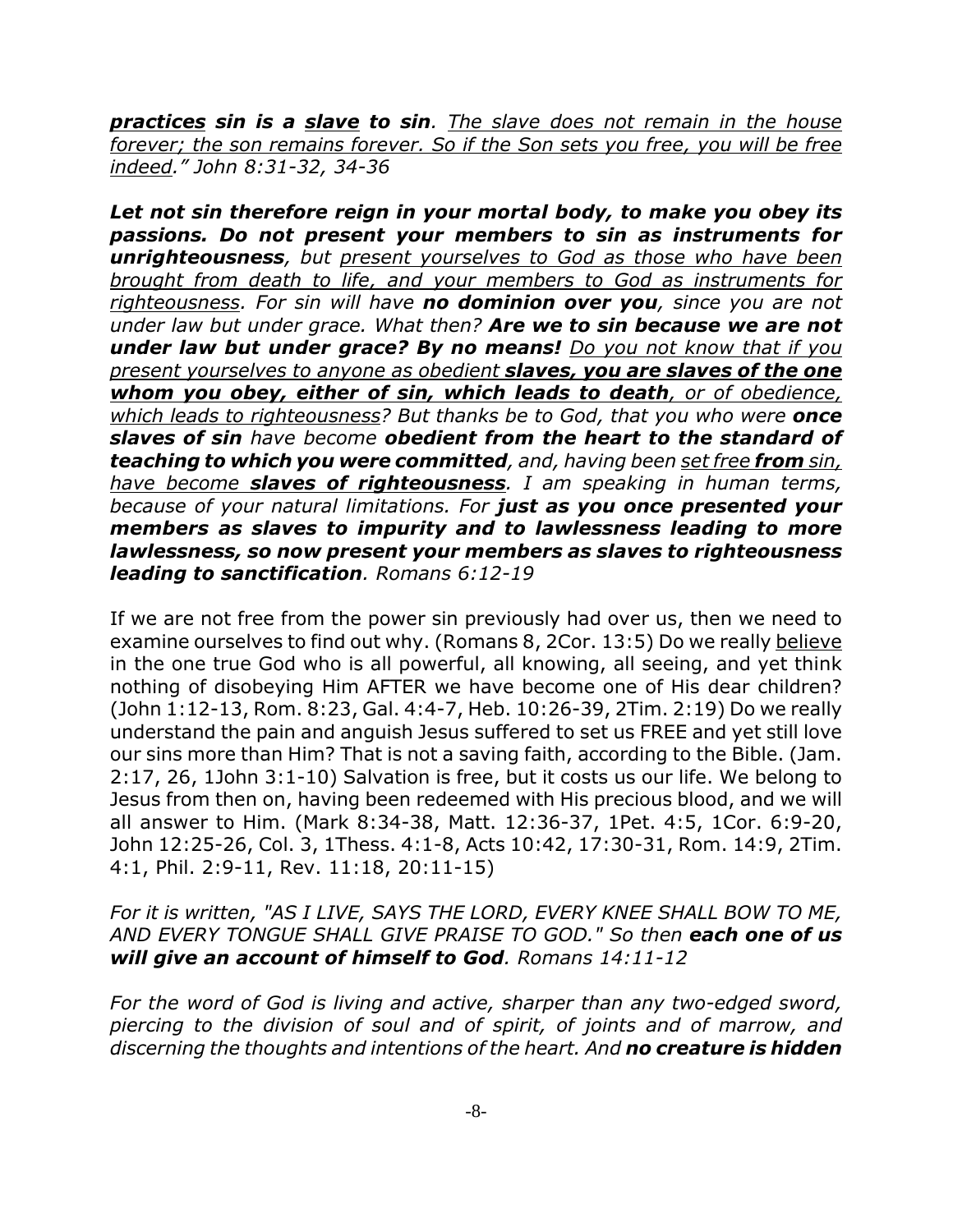*from his sight, but all are naked and exposed to the eyes of him to whom we must give account. Hebrews 4:12-13*

*He will render to each one according to his works: to those who by patience in well-doing seek for glory and honor and immortality, he will give eternal life; but for those who are self-seeking and do not obey the truth, but obey unrighteousness, there will be wrath and fury. There will be tribulation and distress for every human being who does evil, the Jew first and also the Greek, but glory and honor and peace for everyone who does good, the Jew first and also the Greek. For God shows no partiality. Romans 2:6-11*

Those getting rich and famous by telling the masses that God feels honored that we would accept His offer of salvation ON OUR OWN TERMS should cease and desist. The Bible warns us NOT to love money, and NOT to tell the people what they want to hear for a profit, but to be willing to SUFFER for holding fast to the TRUTH. (See 1Tim. 6:2b-10 above.)

## *As for you, always be sober-minded, endure suffering, do the work of an evangelist, fulfill your ministry. 2 Timothy 4:5*

*You then, my child, be strengthened by the grace that is in Christ Jesus, and what you have heard from me in the presence of many witnesses entrust to faithful men who will be able to teach others also. Share in suffering as a good soldier of Christ Jesus. No soldier gets entangled in civilian pursuits, since his aim is to please the one who enlisted him. An athlete is not crowned unless he competes according to the rules. It is the hard-working farmer who ought to have the first share of the crops. Think over what I say, for the Lord will give you understanding in everything. 2 Timothy 2:1-7*

Jesus told the Pharisees that God knew their hearts (which were wicked), despite their trying to justify themselves by acting outwardly righteous while being filthy inside. They loved money and exerting power over the people. (Matt. 23:1-28) If they really believed in God, would they have put Him to the test with their evil deeds (or be so foolish as to think that He didn't know)?

*"One who is faithful in a very little is also faithful in much, and one who is dishonest in a very little is also dishonest in much. If then you have not been faithful in the unrighteous wealth, who will entrust to you the true riches? And if you have not been faithful in that which is another's, who will give you that which is your own? No servant can serve two masters, for either he will hate the one and love the other, or he will be devoted to the one and despise the other. You cannot serve God and money." The Pharisees, who*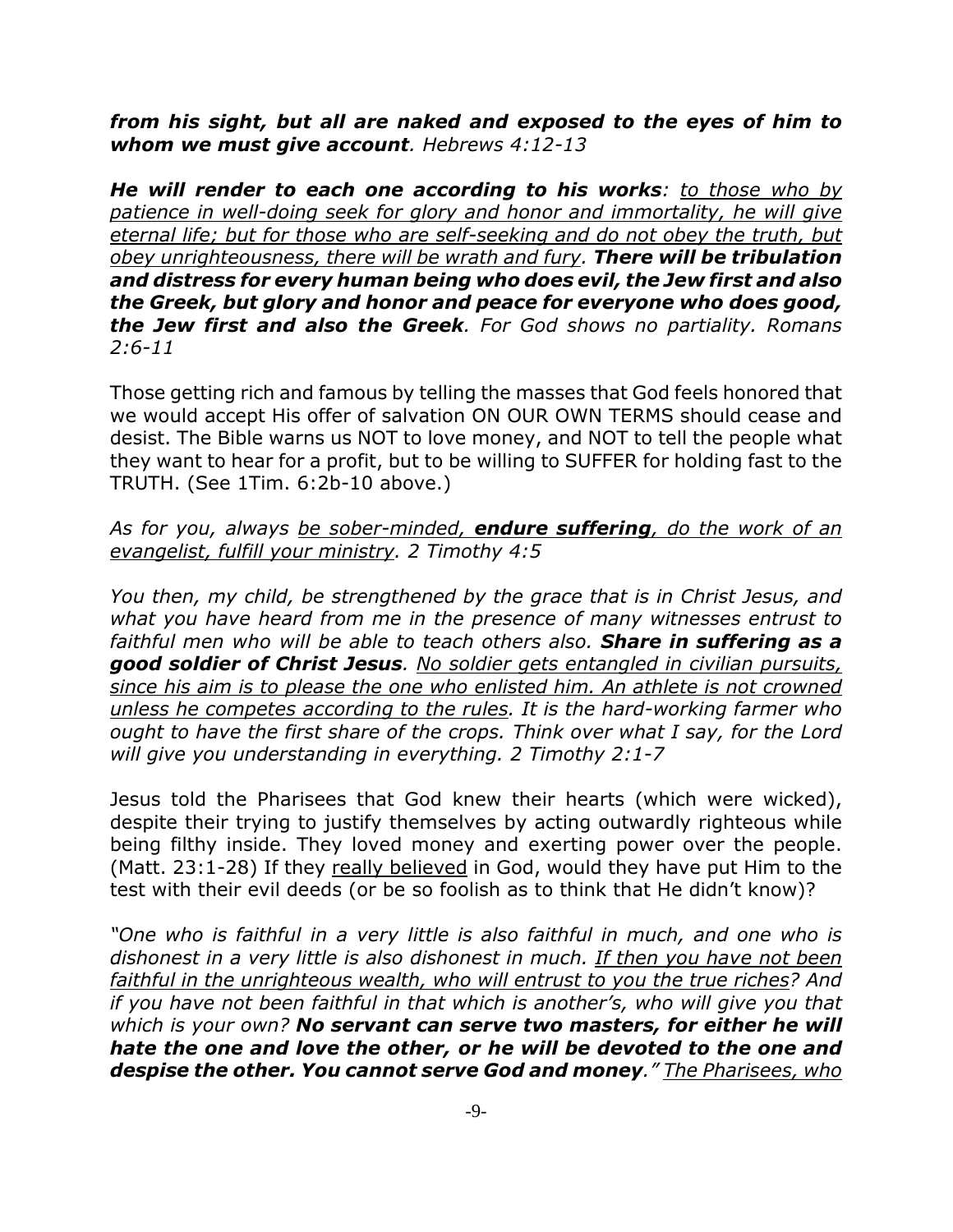*were lovers of money, heard all these things, and they ridiculed him. And he said to them, "You are those who justify yourselves before men, but God knows your hearts. For what is exalted among men is an abomination in the sight of God." Luke 16:10-15*

Where else besides the last verse in the passage above have we heard that term "abomination"? (Lev. 18:22, also 2Pet. 2:13, 18-19, Jude 1:7, 10, 16) For those who like to argue about other Old Testament prohibitions, Jesus said that food (which goes inside of a person and is then expelled) does not defile people. However, the rest of the New Testament has numerous warnings against sexual immorality. (Matt. 7:14-23—in this one passage, Jesus actually explains that foods are all clean for us now - also see Acts 15:9-11, 19-20, 28, 21:25, Col. 2:16-23, Rom. 14:14, 17, 20, AND that we are still to refrain from defiling our bodies sexually - also see Matt. 5:32, Matt. 15:18-20, Matt. 19:9, Mark 7:18- 23, Acts 15:19-20, Acts 15:28-29, Acts 21:25, Rom. 13:13, 1Cor. 5, 1Cor. 6:9- 20, 1Cor. 10:8, 2Cor. 12:21, Gal. 5:19-21, Eph. 5:3-12, Col. 3:5-7, 1Thess. 4:2-8, 1Tim. 1:8-11, Heb. 12:15-17, Heb. 13:4, 2Pet. 2:6-10, Jude 1:6-8, Rev. 2:14, 2:21, 9:20-21, 21:8, 22:15.)

Learn something new in the Bible each day, and then you won't be led astray. A new saying—I like it! Just make sure that what you learn is TRUE. False teachers like to say that "God never said [whatever they don't like]" and "what the Bible REALLY says is [whatever supports their agenda]." You can look up the original Hebrew and Greek for yourself at http:\\www.biblehub.com.

*"Woe to you, scribes and Pharisees, hypocrites! For you clean the outside of the cup and the plate, but inside they are full of greed and self-indulgence. You blind Pharisee! First clean the inside of the cup and the plate, that the outside also may be clean. Woe to you, scribes and Pharisees, hypocrites! For you are like whitewashed tombs, which outwardly appear beautiful, but within are full of dead people's bones and all uncleanness. So you also outwardly appear righteous to others, but within you are full of hypocrisy and lawlessness." Matthew 23:25-28*

We don't earn or make restitution for our salvation, but out of genuine love and respect for our Savior, we do His will instead of our own. If we REALLY love Him, the our desire will MATCH His because His Spirit inside of us gives us the desire to please Him. (Phil. 2:12-13) We don't instantly become perfect, but we improve as we grow in the knowledge of Him, and we are grieved by slipping, not content to continue as we were before. (2Pet. 1:5-11, Rom. 12:1-2, Eph. 4:1-5:21) Anyone who does not have this desire to please Him and to be conformed to His image is showing that at best, they are grieving and quenching His Spirit (Eph. 4:30, 1Thess. 5:19), and at worst, they DO NOT HAVE His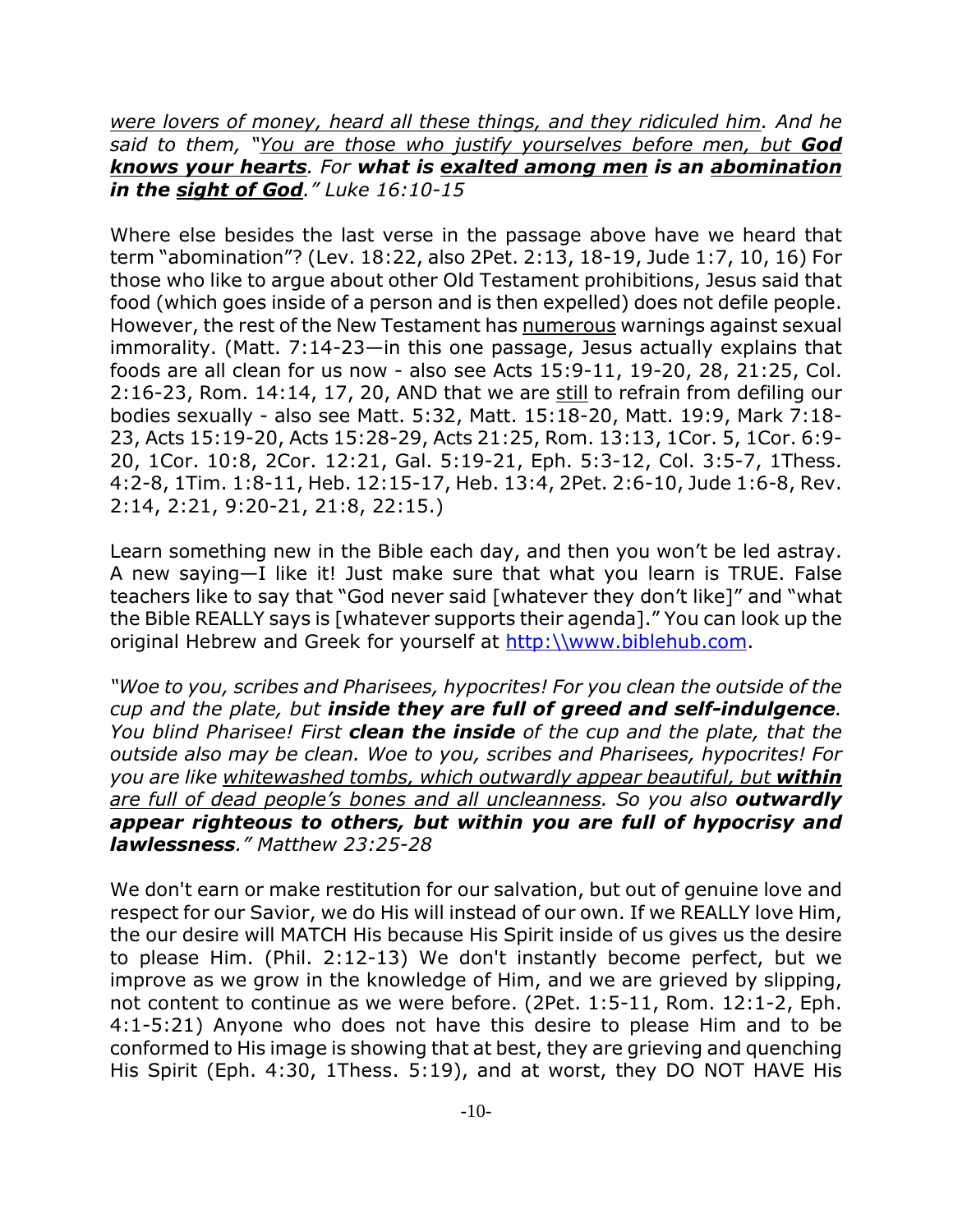Spirit—which means they do NOT belong to Him. (Rom. 8:9, 1Thess. 4:8, 1John 3:24, 4:13)

WAKE UP! Get this right now while there is still time! Stop getting doctrine from Oprah and "spiritual but not religious" books she recommends, like "The Shack." Stop admiring and supporting celebrities who are preying on you. Despite what they say, they do not love you OR God. These are the false teachers that God warned us about in His holy word. Deceived and deceiving, for a profit. (2Cor. 2:17, 4:2, 2Tim. 3:1-4:5, Acts 20:29-30, 33-35, Jude 1:11, Rev. 2:14 - see my article "Vine of Sodom" for more about Balaam's sin of greed.)

Why would any child of God fall for lies, supporting causes and the people who promote them, AGAINST God? The answer is that if we have "oil in our lamps," which is the Word of Truth (Spirit of Truth, the "anointing"), then we WON'T fall for these things. (Matt. 25:1-13) As we mature in Christ, we will come to know the difference between counterfeit and real doctrine. (Heb. 5:11-14, 1Cor. 14:20, Eph. 4:11-16, Phil. 3:15-16, Col. 1:28, 2Tim. 6:3-21)

*In him you also, when you heard the word of truth, the gospel of your salvation, and believed in him, were sealed with the promised Holy Spirit, who is the guarantee of our inheritance until we acquire possession of it, to the praise of his glory. Ephesians 1:13-14*

*"If you love me, you will keep my commandments. And I will ask the Father, and he will give you another Helper, to be with you forever, even the Spirit of truth, whom the world cannot receive, because it neither sees him nor knows him. You know him, for he dwells with you and will be in you. I will not leave you as orphans; I will come to you. Yet a little while and the world will see me no more, but you will see me. Because I live, you also will live. In that day you will know that I am in my Father, and you in me, and I in you. Whoever has my commandments and keeps them, he it is who loves me. And he who loves me will be loved by my Father, and I will love him and manifest myself to him." Judas (not Iscariot) said to him, "Lord, how is it that you will manifest yourself to us, and not to the world?" Jesus answered him, "If anyone loves me, he will keep my word, and my Father will love him, and we will come to him and make our home with him. Whoever does not love me does not keep my words. And the word that you hear is not mine but the Father's who sent me. These things I have spoken to you while I am still with you. But the Helper, the Holy Spirit, whom the Father will send in my name, he will teach you all things and bring to your remembrance all that I have said to you." John 14:15-26*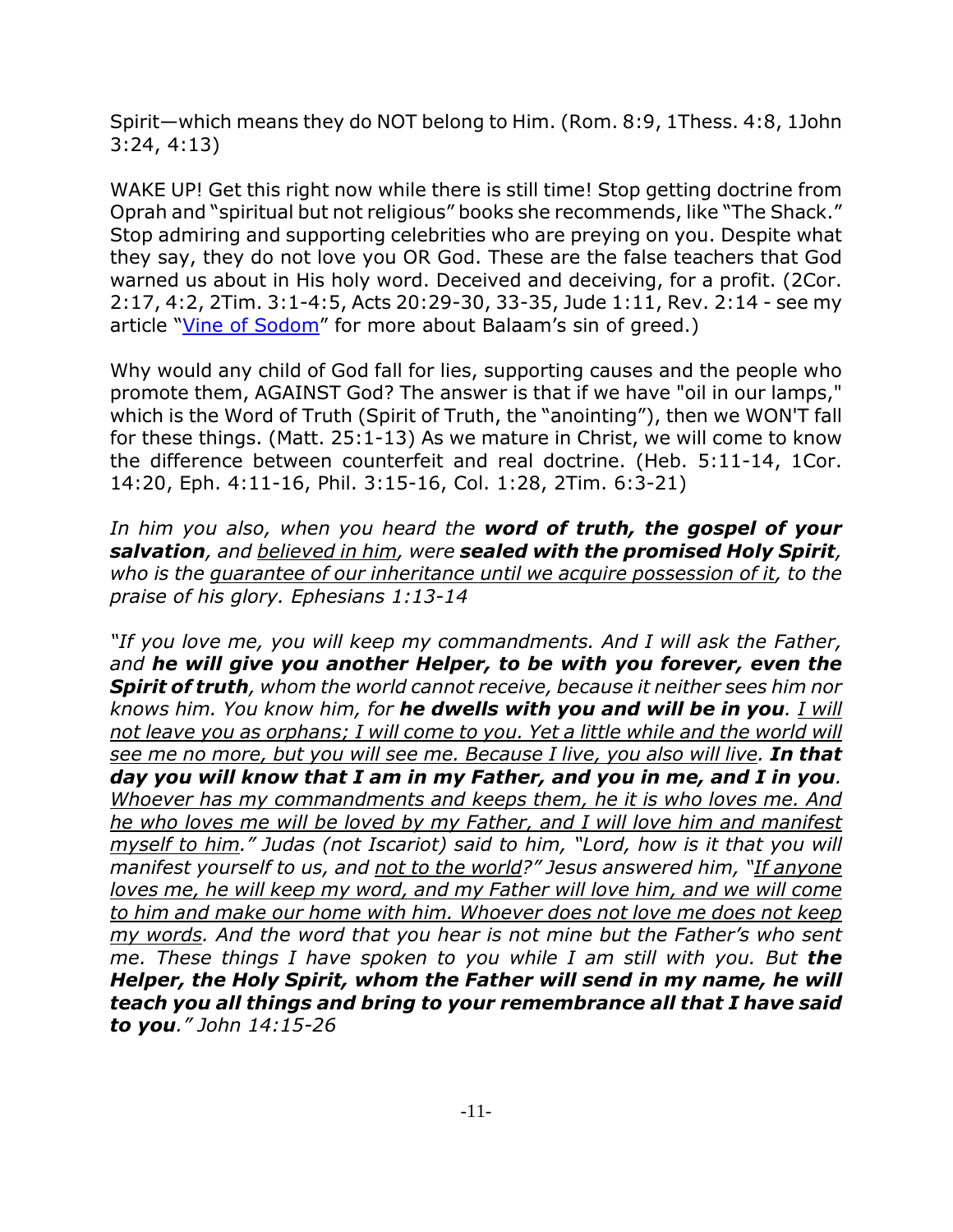*I write these things to you about those who are trying to deceive you. But the anointing that you received from him abides in you, and you have no need that anyone should teach you. But as his anointing teaches you about everything, and is true, and is no lie—just as it has taught you, abide in him. And now, little children, abide in him, so that when he appears we may have confidence and not shrink from him in shame at his coming. If you know that he is righteous, you may be sure that everyone who practices righteousness has been born of him. 1 John 2:26-29* (Please also see John 15:1-10.)

How can we possibly claim to know and love God if we never read our Bibles? Faith comes from hearing the word. (Romans 10:17, Psalm 119:105, Matt. 6:21-23) Notice below how Jesus linked together in one discussion false prophets who bear bad fruit with the broad path that leads to destruction. These people claimed they were doing great things in Jesus' name. Peter and Jude also warned us that there would be people partaking of the Lord's Supper with us (i.e. eating at our "love feasts") who were imposters working against God rather than true believers. (2Pet. 2:1-22, Jude 1:3-23*)* Paul called them wolves not sparing the flock (Acts 20:26-35), and Jesus called them wolves in sheep's clothing:

*"Enter by the narrow gate. For the gate is wide and the way is easy that leads to destruction, and those who enter by it are many. For the gate is narrow and the way is hard that leads to life, and those who find it are few. Beware of false prophets, who come to you in sheep's clothing but inwardly are ravenous wolves. You will recognize them by their fruits. Are grapes gathered from thornbushes, or figs from thistles? So, every healthy tree bears good fruit, but the diseased tree bears bad fruit. A healthy tree cannot bear bad fruit, nor can a diseased tree bear good fruit. Every tree that does not bear good fruit is cut down and thrown into the fire. Thus you will recognize them by their fruits. Not everyone who says to me, 'Lord, Lord,' will enter the kingdom of heaven, but the one who does the will of my Father who is in heaven. On that day many will say to me, 'Lord, Lord, did we not prophesy in your name, and cast out demons in your name, and do many mighty works in your name?' And then will I declare to them, 'I never knew you; depart from me, you workers of lawlessness.' Everyone then who hears these words of mine and does them will be like a wise man who built his house on the rock. And the rain fell, and the floods came, and the winds blew and beat on that house, but it did not fall, because it had been founded on the rock. And everyone who hears these words of mine and does not do them will be like a foolish man who built his house on the sand. And the rain fell, and the floods came, and the winds blew and beat against that house, and it fell, and great was the fall of it." Matthew 7:13-27*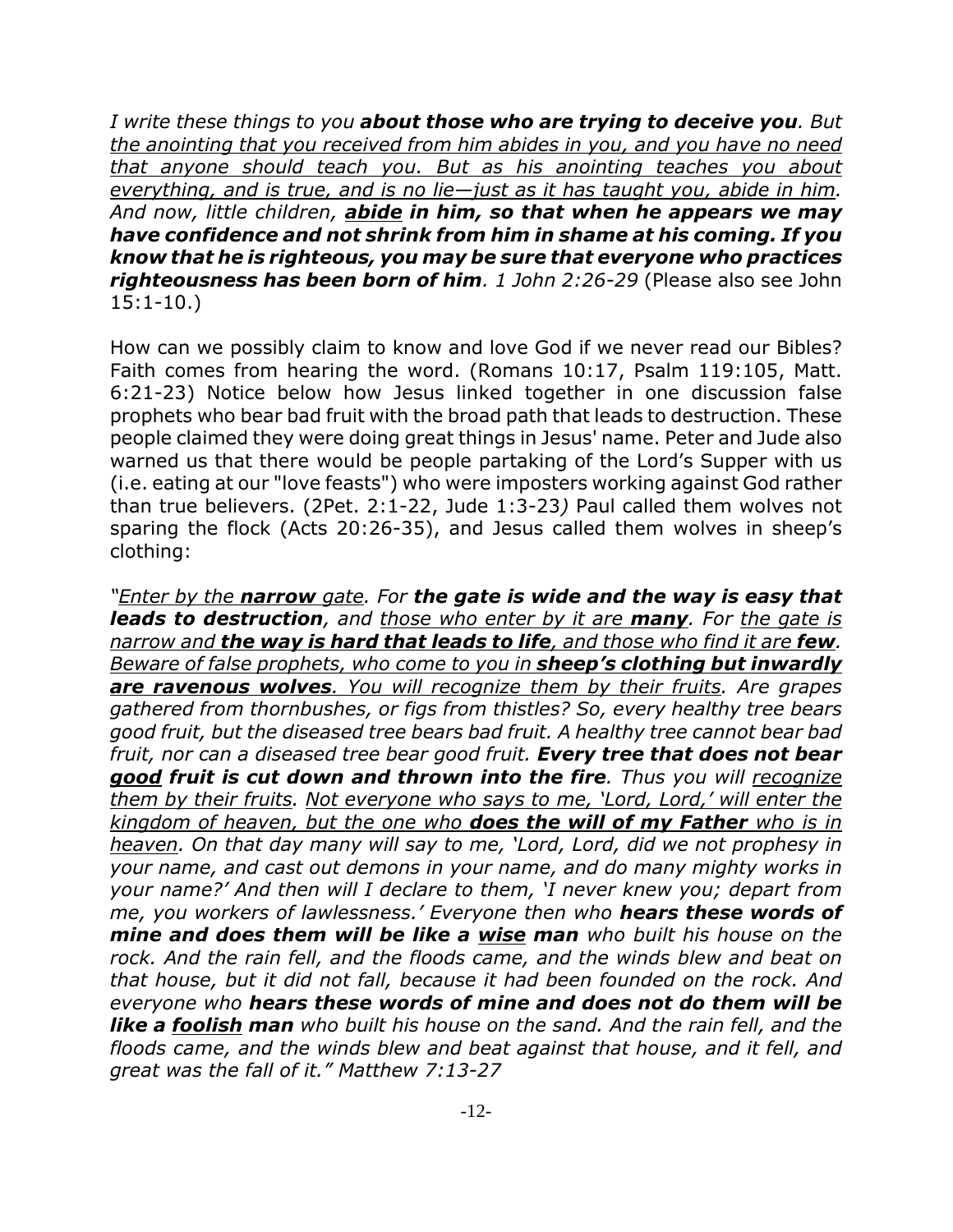Stop listening to liars! Stop looking around at others, thinking it's okay to KEEP sinning as a child of God just because others who claim to be saved are doing the same thing! That doesn't make it okay. It just means that the people doing these things are all on the BROAD path instead of the narrow path that Jesus said leads to the kingdom of God. They are all DECEIVED by the same LIES. (1Cor. 6:9-10, 1Cor. 15:33-34, Gal. 6:7-8, Jam. 1:13-16, Eph. 5:5-6, 1John 2:26-29, 2Tim. 3:13, Matt. 24:24, 2Thess. 2:9-12, Rev. 13, Rev. 19:20, 20:10)

Let's review what is meant by "good fruit." Just prior to updating this article, I saw a video of someone saying that "bad fruit" is when people call some of the world's favorite sins "sin." That is incorrect. We can ALL agree that Westboro Baptist, with their hateful picketing of funerals, is NOT bearing good fruit. They would do well to read Jam. 2:8-17, especially v. 13, and also Matt. 7:2. However, the problem is not that they point out sin, but the way they do it. We're to speak the truth, out of LOVE. (Eph. 4:15, 1Tim. 1:5) Our goal is the repentance of the deceived and lost, NOT EVER to condemn anyone. (2Pet. 3:9- 18, Rom. 2:4-11, 1Cor. 11:31-32) We know that everyone needs to understand that God detests sin—otherwise, why would Jesus have had to suffer and die to pay the penalty for ours? (Isa. 52:13-53:12)

*But I say, walk by the Spirit, and you will not gratify the desires of the flesh. For the desires of the flesh are against the Spirit, and the desires of the Spirit are against the flesh, for these are opposed to each other, to keep you from doing the things you want to do. But if you are led by the Spirit, you are not under the law. Now the works of the flesh are evident: sexual immorality, impurity, sensuality, idolatry, sorcery, enmity, strife, jealousy, fits of anger, rivalries, dissensions, divisions, envy, drunkenness, orgies, and things like these. I warn you, as I warned you before, that those who do such things will not inherit the kingdom of God. But the fruit of the Spirit is love, joy, peace, patience, kindness, goodness, faithfulness, gentleness, self-control; against such things there is no law. And those who belong to Christ Jesus have crucified the flesh with its passions and desires. If we live by the Spirit, let us also keep in step with the Spirit. Galatians 5:16-25*

*For the love of Christ controls us, because we have concluded this: that one has died for all, therefore all have died; and he died for all, that those who live might no longer live for themselves but for him who for their sake died and was raised. From now on, therefore, we regard no one according to the flesh. Even though we once regarded Christ according to the flesh, we regard him thus no longer. Therefore, if anyone is in Christ, he is a new creation. The old has passed away; behold, the new has come. All this is from God, who through Christ reconciled us to himself and gave us the ministry of reconciliation; that is, in Christ God was reconciling the world to himself, not*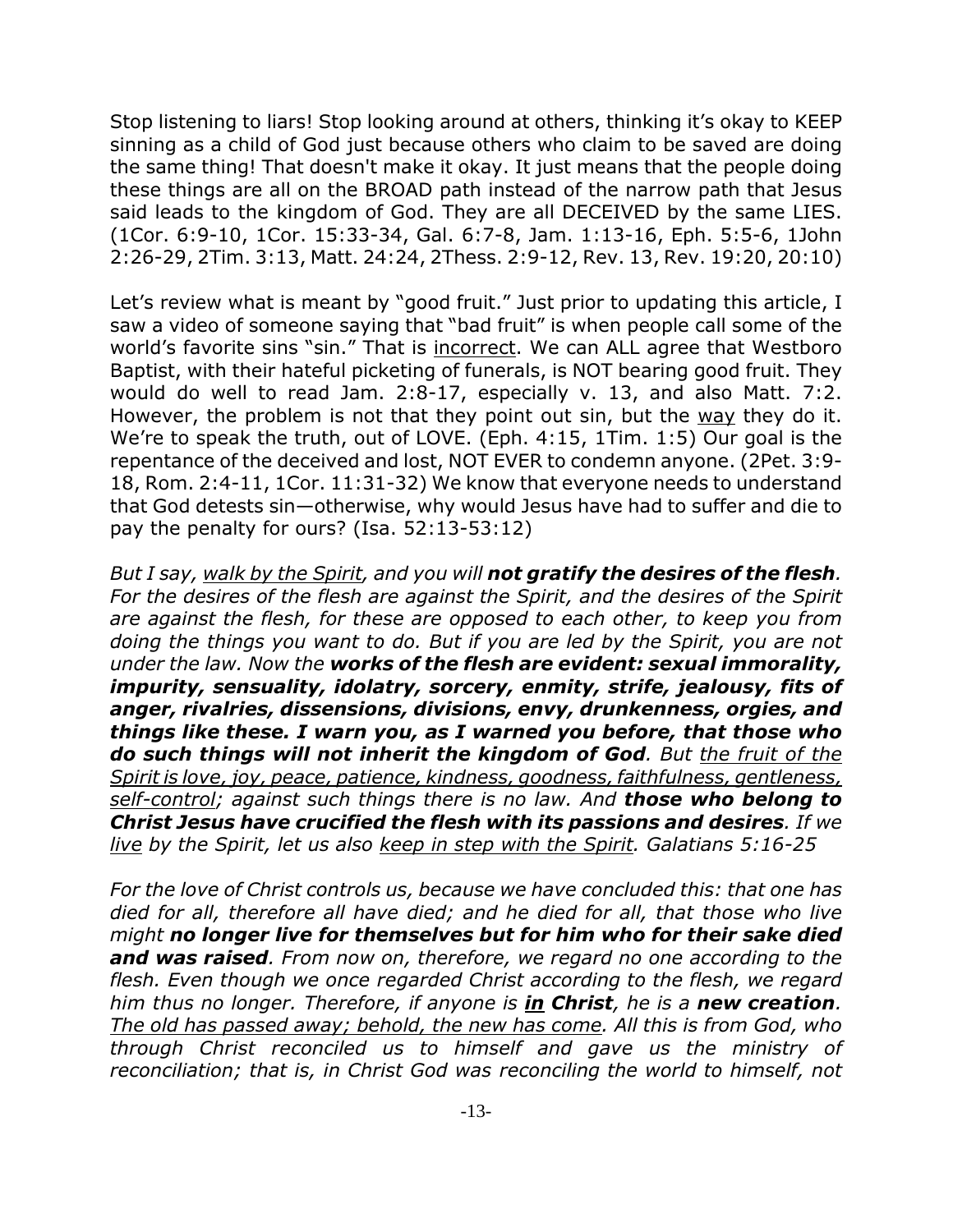*counting their trespasses against them, and entrusting to us the message of reconciliation. Therefore, we are ambassadors for Christ, God making his appeal through us. We implore you on behalf of Christ, be reconciled to God. For our sake he made him to be sin who knew no sin, so that in him we might become the righteousness of God. 2 Corinthians 5:14-21*

The New Testament's many reassurances that we are "not under the law" are NOT meant to encourage us to sin, or even to assure us that it's fine if we "can't help it." Paul explains that the prohibitions of the law generally have the effect that people want to do things they know they're not supposed to do. (Rom. 7:7- 13) When we're "not under the law, but grace," it means not only that we have been forgiven our sins, but also that we are no longer **controlled** by our **former** sinful desires. (1Cor. 6:12-13, Rom. 8:13, Rom. 6:11-12, Rom. 13:14, Eph. 5:24, 1Cor. 9:27, 1Thess. 4:4-5, Titus 3:3) When we're IN Christ means that He is also IN us. So if we still "walk as enemies of the cross," that's like saying that is how Jesus walked! Seriously? What a repulsive thought! (1John 2:1-6, Phil. 3:18-19)

We know that Jesus is the Good Shepherd, and we are to FOLLOW Him, to KNOW His voice. (John 10:27, Matt. 16:24-27, 1Pet. 2:21, Heb. 13:13)

*"I am the good shepherd. I know my own and my own know me, just as the Father knows me and I know the Father; and I lay down my life for the sheep. And I have other sheep that are not of this fold. I must bring them also, and they will listen to my voice. So there will be one flock, one shepherd. For this reason the Father loves me, because I lay down my life that I may take it up again. No one takes it from me, but I lay it down of my own accord. I have authority to lay it down, and I have authority to take it up again. This charge I have received from my Father." John 10:14-18*

*Greater love has no one than this, that someone lay down his life for his friends. You are my friends if you do what I command you. John 15:13-14* (Also see Luke 7:23-30.)

Note that Jesus' commands are to LOVE God and one another. (John 13:34-35, 15:12, 17, Mark 12:28-34, Rom. 13:8-10—but don't forget the rest of the counsel of God, such as the verses that directly follow in Rom. 13:11-14.) Many people these days think that we have to CHOOSE between speaking the truth OR being loving, but that's not what the Bible says. (Eph. 4:15-16) This fallen world does NOT know best, and perishing people do not understand the things of God. (1Cor. 2:14, Rom. 8:7-8, 1Cor. 1:18-31, 2Cor. 4:3-4, Eph. 4:17-19, 5:7-12, 1Thess. 5:3-7, 2Thess. 2:2:9-12) If we are "fitting in" with it just fine, then there is a problem with our walk with Jesus. BE READY for Jesus' return!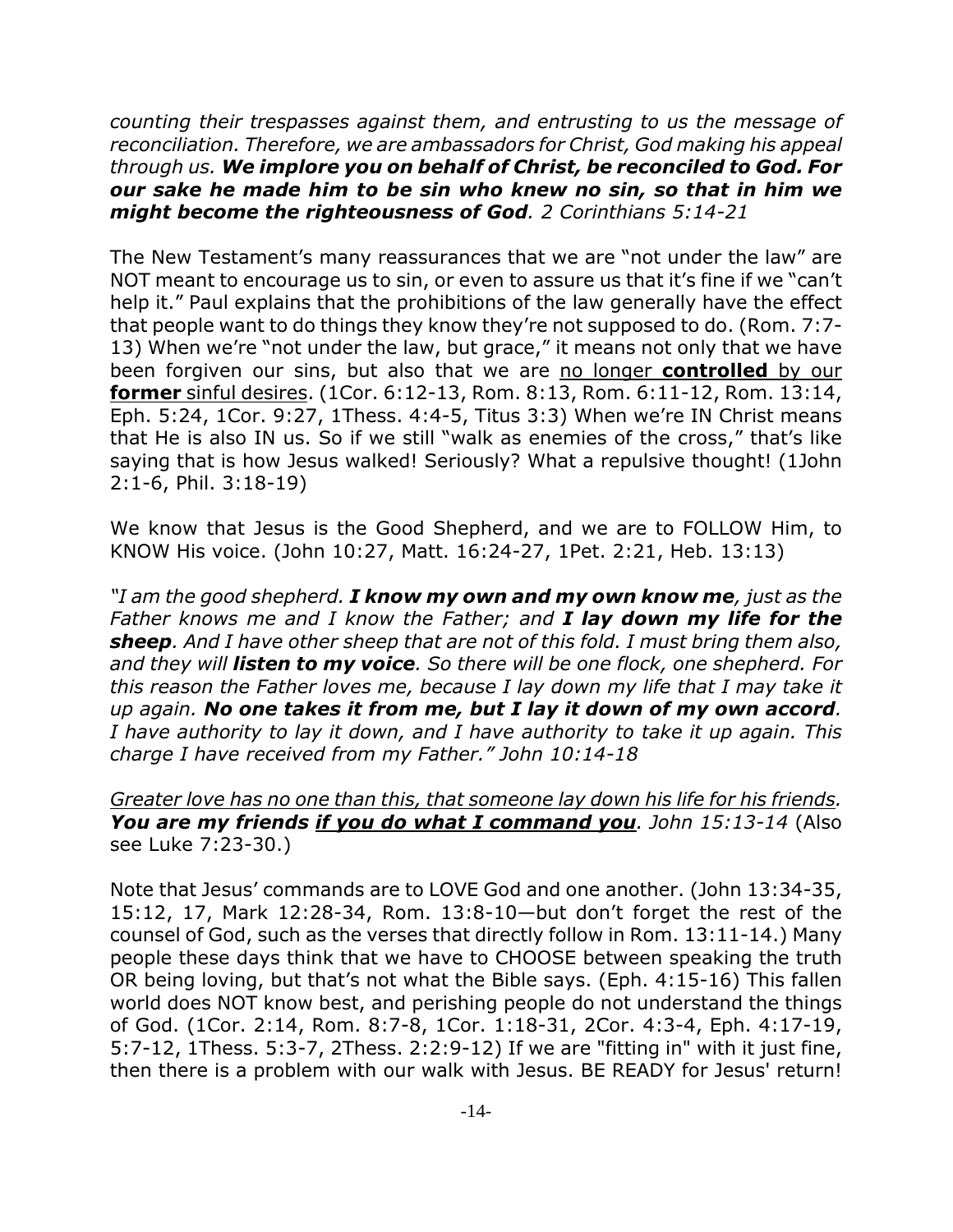Whoever is not ready will be terribly sorry once they realize it's too late. (Matthew 25, Heb. 12:14-17) Let's help each other "win this race" by caring more about the things of God than the things of this world. (1Cor. 9:24-27, Heb. 12, Rev. 2-3)

*Set your minds on things that are above, not on things that are on earth. For you have died, and your life is hidden with Christ in God. When Christ who is your life appears, then you also will appear with him in glory. Put to death therefore what is earthly in you: sexual immorality, impurity, passion, evil desire, and covetousness, which is idolatry. On account of these the wrath of God is coming. In these you too once walked, when you were living in them. But now you must put them all away: anger, wrath, malice, slander, and obscene talk from your mouth. Do not lie to one another, seeing that you have put off the old self with its practices and have put on the new self, which is being renewed in knowledge after the image of its creator. Colossians 3:2-10*

*And let us consider how to stir up one another to love and good works, not neglecting to meet together, as is the habit of some, but encouraging one another, and all the more as you see the Day drawing near. For if we go on sinning deliberately after receiving the knowledge of the truth, there no longer remains a sacrifice for sins, but a fearful expectation of judgment, and a fury of fire that will consume the adversaries. Anyone who has set aside the law of Moses dies without mercy on the evidence of two or three witnesses. How much worse punishment, do you think, will be deserved by the one who has trampled underfoot the Son of God, and has profaned the blood of the covenant by which he was sanctified, and has outraged the Spirit of grace? For we know him who said, "Vengeance is mine; I will repay." And again, "The Lord will judge his people." It is a fearful thing to fall into the hands of the living God. Hebrews 10:24-31*

Written by Tricia Berg, (March 2017, updated August 2018), 15pp. + digital scrapbook layout If you have been blessed by this article, you are free to share but do not claim as your own or sell, and do not make modifications and attribute them to me. You can download as many free pdf devotional articles as you wish from my blog: http://layoutfortoday.blogspot.com/ (The most recent articles are at the bottom of the page after you click on the "free pdf downloads" link.) You can also read this article there (or at my other blog: http://clotheyourselves.com/), where the Bible verses should pop up when you hover over the cites.